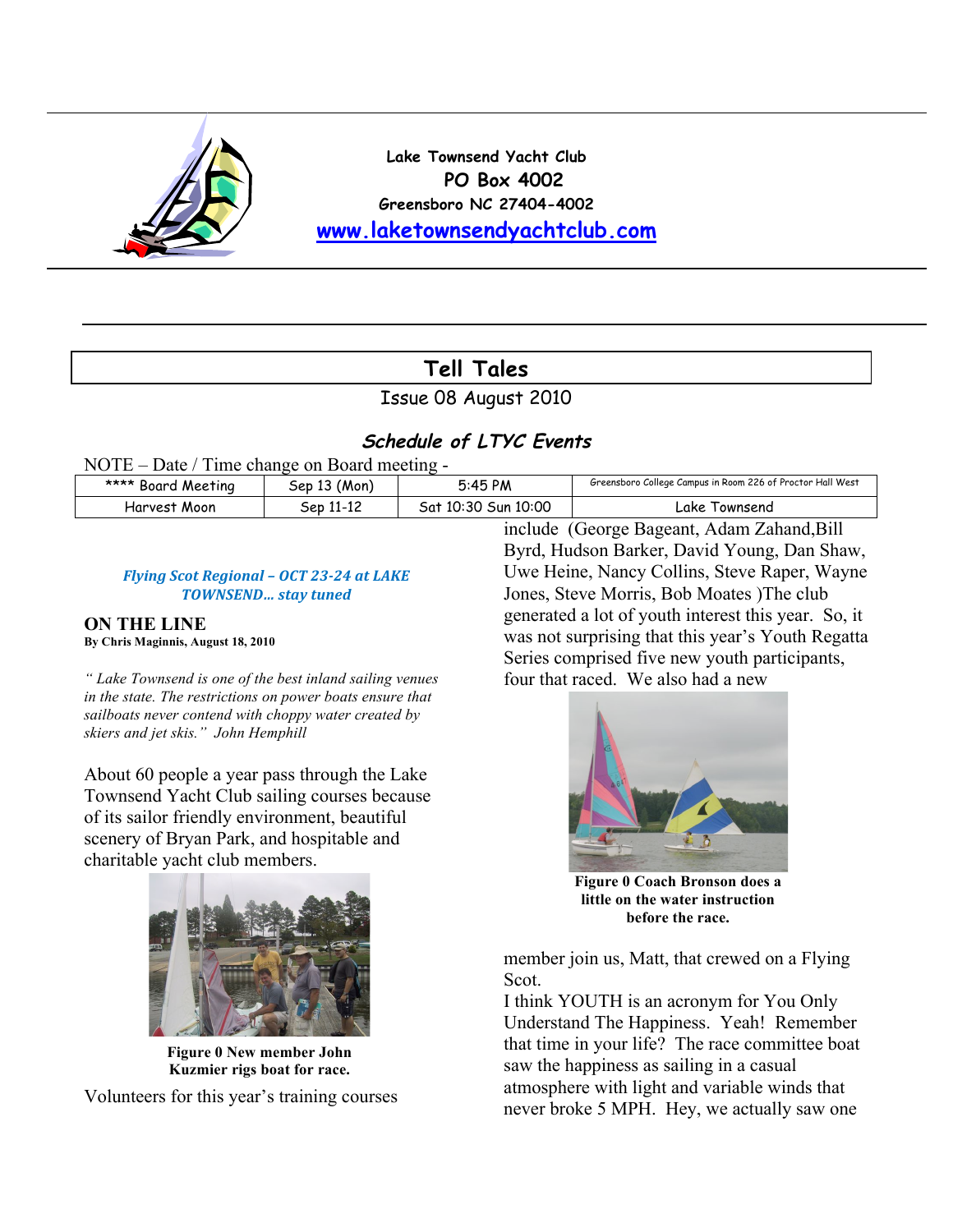sailor (appropriately) sleeping on her Aqua Finn during a lovely lull in the sailing.

We also saw an impromptu match race between two not so junior Capri sailors that looked a lot like a budding future rivalry. Is it possible, Rachel, the plug on Bronson's boat was not forgotten? Could it have been purposely removed? Hmmm?



**Figure 0 Ready at the docks.**

Rick Connely joined PRO Bill Grossie on the Race Committee signal boat as flag tender and wind tracker. I was on the line as the committee boat timer this weekend, once again a Principle Race Officer (PRO) in training. And though we are sheltered from skiers and other nuisances, nobody could protect the sailors from my PRO training.

My call for shortening the course during the August Series became an interesting (though painful for me) lesson in US Sailing rules and definitions.



 Steve Raper was one of my 2009 instructors at the Lake Townsend Yacht Club's "Learn To Sail Course." I write to him when I am worried about my performance as PRO trainee. So,

when I screwed up as an assistant to PRO Bill Grossie during the race, I contacted Steve. He wrote to back to me: "Ah, the joys of working race committee! My Dad ('the Old Man' ) used to say 'Remember, you can't make an omelet without breaking a few eggs." To those that raced on our Saturday regatta, I apologize for the confusion. To the

magnanimous PRO Bill Grossie, who let me make the errand call, forgive me for the ensuing threats on our lives, and aspersions about our character. (Actually, we were only insulted repeatedly for two days. And heck, our new lives as Swiss chocolate inspectors are working out well, right Bill?)

I digress: We completed two races on Saturday. Sailing was a lovely mix of 0.3 to 4.8 knot winds ranging in direction northerly to westerly, a mere 100 degree variance. What a piece of cake for a race committee (RC) trying to set a square course!

I totally understand the frustration of racers waiting on the water for the race to begin every regatta. But, can you imagine the RC challenge in these conditions? If you can't imagine our pain, please sign up for RC by contacting the commodore, race PRO, or Adam Zahand By the way, consider this enticement  $==$  the RC boat has a full bar, deli, and bathroom. The SCAT boats are frequented by movie stars and have their own video recorders for MySpace. **Disclaimer: The opinions of the author may or may not represent those of the Lake Townsend Yacht Club. Mr. Maginnis is** 



**Figure 0 Boats heading for the leeward mark.**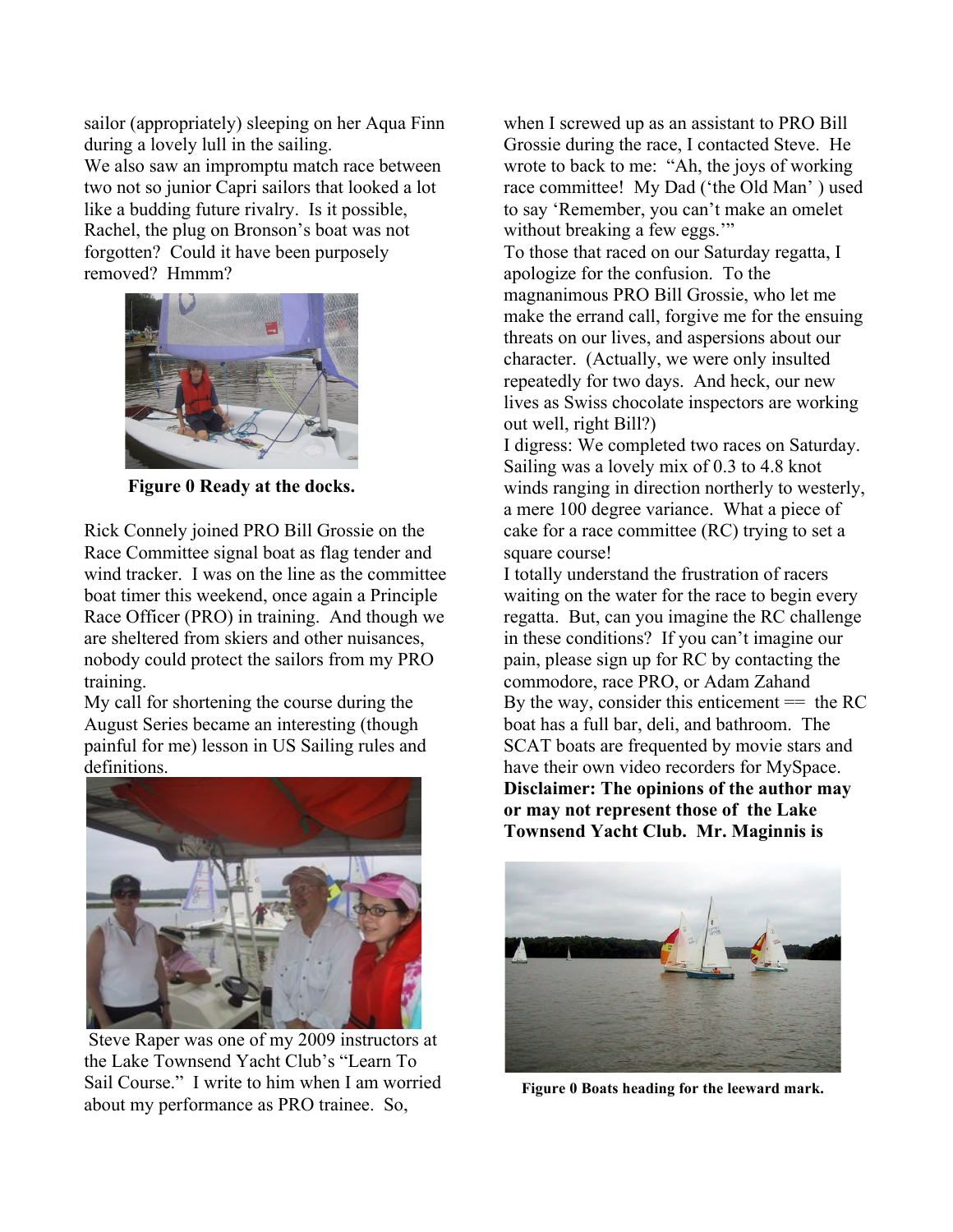**under federal investigation for writing fictitious articles for this publication. He also drinks** *beer* **at the after race functions. And, it has been reported he has been seen sailing**  *recreationally* **at Belews Lake while listening to Jethro Tull.)**

So, we should all thank Tom Bews and Bob Darby, as well as Bill Byrd and David Young. At first, the RC confused the two boats making for an interesting first set of marks! On Saturday alone, these guys set two windward marks, two leeward marks, and the pin many times! That requires throwing weights and anchors overboard (hard work in humid, hot conditions), and then pulling the whole setup again and resetting. Repeat! Oh, and don't forget, they have to save lives, record shortened races, and log all potential protests and violations. It's OK though. They do it for free.



Through it all, they were total gentleman (at least on the radio). And surprisingly, they did it for two days. And on the

signal boat,

**Figure 0 Bob Darby readies** 

we had a junior sailor recording the finishes – [Katie (sp?)] who did marvelous job with the assistance of [lovely lady whose name I failed to write down.]

Though relatively uneventful besides

spectacular racing, we had some interesting moments under the cloudy skies. Uwe and Nancy were perpetually posing for pictures, delaying their starts. They said they were spotting the field 30 seconds. One of our youth sailors also forgot to put plugs in the boat, resulting in one SCAT boat save notched on the side of SCAT I.

At the end of day 1, Chris [LAST NAME] took the honors in the sailing regatta. We had a tie for second: [NAMES HERE. ALSO INCLUDE PICTURES.]



**Figure 1 There were three classes on Saturday, Isotopes, monohull, and youth.**

Sunday saw very light winds. David Young piloted the signal boat while Joleen Rasmussen and Andrew Heine took on the duties of piloting SCAT I. Bob and Tom still mightily manned SCAT II. At the pre-race meeting, it was agreed that there would only be one start on the Windward/Leeward course. Due to winds that barely reached 3 MPH, RC had to shorten the first race, this time in accordance with the rules and regional customs, after considerable discussion from the peanut galleries on the signal and SCAT boats.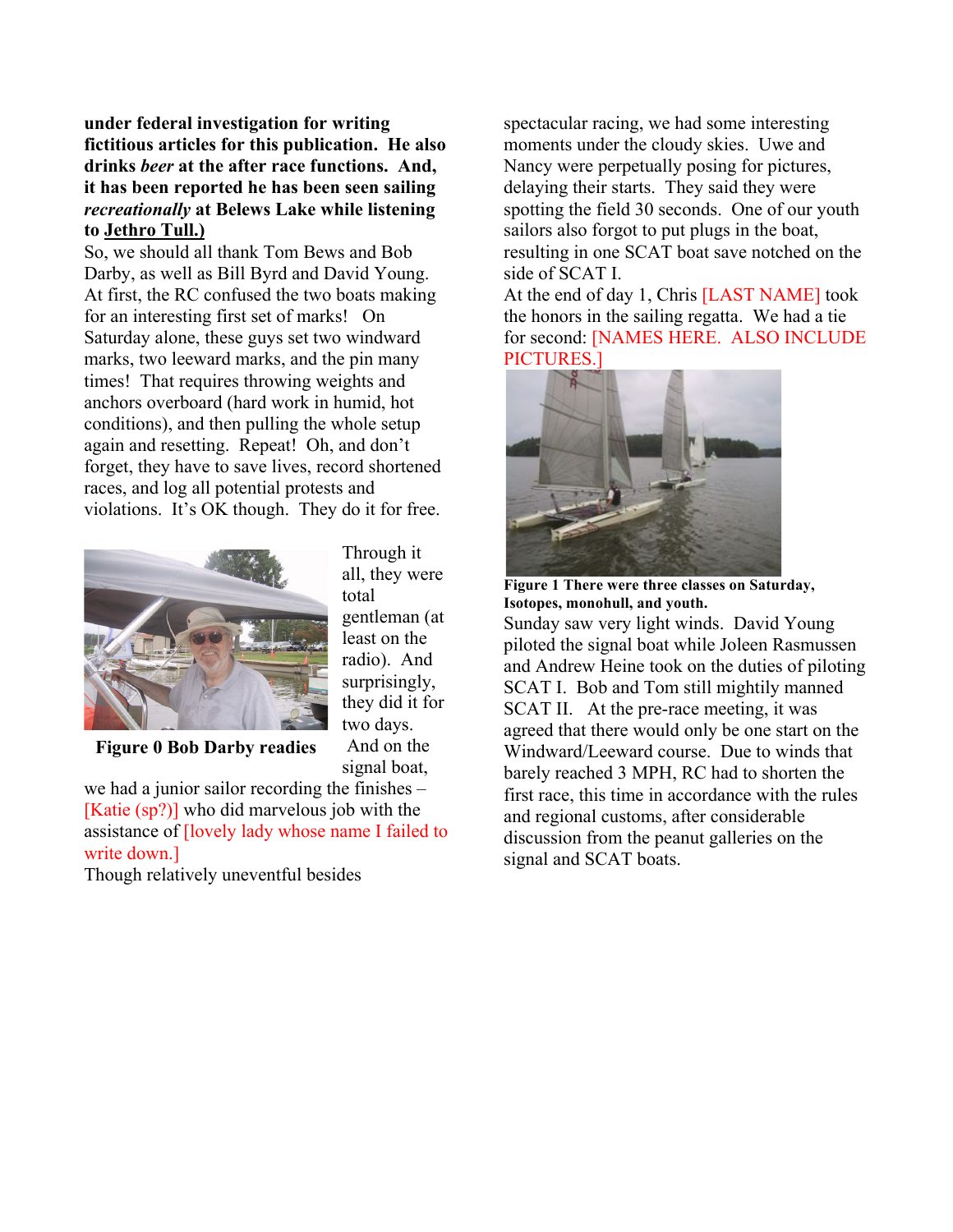The second race was set for two laps until 40 seconds before the start. PRO Grossie postponed the race, changing the lap count to one, as the wind died to a barely discernable knot. Shortly thereafter, the start sequence was



**Figure 1 Winds were light and fickle, often under cloudy skies**

completed and all the boats crossed the line within eight minutes, barely. Within 15 minutes, two boats abandoned the race, which could be likened to watching paint dry. We knew they were leaving because we could see them paddling!

So, we blew the horn and flew the N over A flags announcing cancellation of all racing for the day. The work began for RC to clean up, pulling all the markers and towing boats in. We flew the red flag at the dock and started the 30 minute countdown for protests. (There were none.) RC then began stowing the equipment and putting up the boats, which is a real chore! Another weekend at the club came to the close as some of the club members gathered to compare notes, share lies, and drink beverages. As we ended our weekend, we all looked forward to our next meeting on the line.

 $\sim$  Thanks Bill Byrd. A lot of time is put into puttering around and keeping the engines on the boats running. Bill was fixing an engine right before the race on the pontoon boat. We all enjoy racing and it goes off without a hitch, thanks to the people that are working and maintaining the equipment.

# **Saleboats for Sail –**

**1981 Isotope** - \$2500 with sails and a galvanized trailer. Crossbar, dolphin striker, and trampoline have been replaced and an extension added to the righting bar. Good boat for a beginning racer or someone looking to get back into racing. She won the 2005 Governor's Cup and continues to give challenge to the fleet leaders. Eric and I have owned this boat since 1998. She's gotten us hooked on Isotopes, so much so that we have upgraded to a 2006 model.

Boat specifications at http://www.intl-fiberglass.com/isotope.html. Fleet Activities http://www.intlfiberglass.com/Isotope%20Nationals%202006.html Call or email if interested: 919-732-5410; joleen.rasmussen@bowebellhowell.com

## **1991 Com-Pac 16 II Sailboat END OF SUMMER SALE! - \$4900 (Cary, NC)**

More detais here :

**http://raleigh.craigslist.org/boa/1913211445.html**

It is a wonderful relaxing day or weekend camping/sailing craft. We will miss this boat-- Call 919-619-1702

.